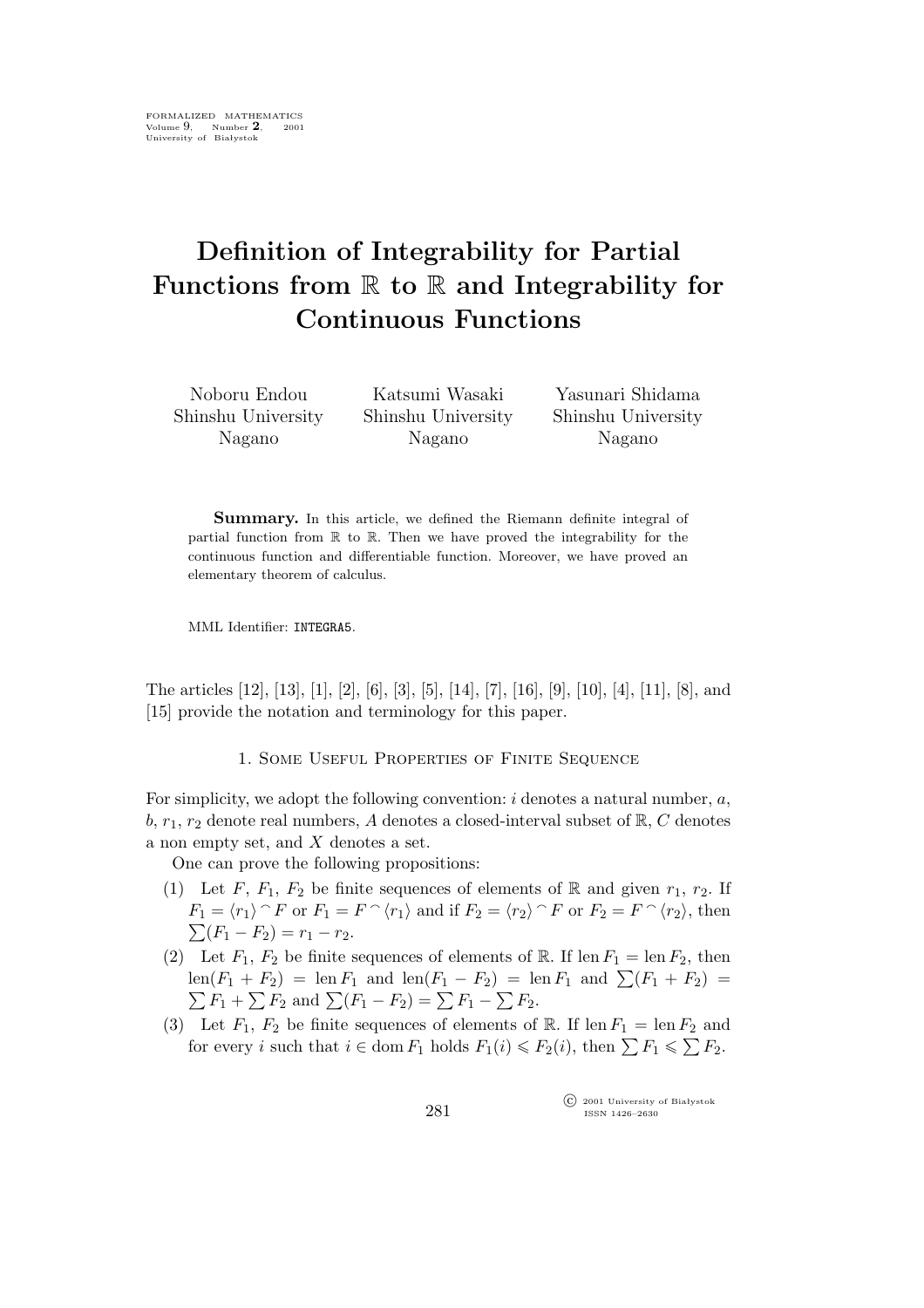### 282 **noboru ENDOU** et al.

### 2. Integrability for Partial Function of R, R

Let C be a non empty subset of R and let f be a partial function from R to R. The functor  $f \restriction C$  yielding a partial function from C to R is defined as follows: (Def. 1)  $f \upharpoonright C = f \upharpoonright C$ .

Next we state two propositions:

- (4) For all partial functions  $f, g$  from  $\mathbb R$  to  $\mathbb R$  and for every non empty subset C of R holds  $(f \restriction C)$   $(g \restriction C) = (fg) \restriction C$ .
- (5) For all partial functions f, g from  $\mathbb R$  to  $\mathbb R$  and for every non empty subset C of R holds  $(f+g) \upharpoonright C = f \upharpoonright C + g \upharpoonright C$ .

Let A be a closed-interval subset of  $\mathbb R$  and let f be a partial function from  $\mathbb R$  to  $\mathbb R$ . We say that f is integrable on A if and only if:

(Def. 2)  $f \upharpoonright A$  is integrable on A.

Let A be a closed-interval subset of  $\mathbb R$  and let f be a partial function from  $\mathbb R$  to  $\mathbb R$ . The functor  $\overline{\phantom{a}}$  $f(x)dx$  yields a real number and is defined by:

(Def. 3) 
$$
\int_{A} f(x)dx = \text{integral } f \upharpoonright A.
$$

The following propositions are true:

A

- (6) For every partial function f from R to R such that  $A \subseteq \text{dom } f$  holds  $f \restriction A$  is total.
- (7) For every partial function f from  $\mathbb R$  to  $\mathbb R$  such that f is upper bounded on A holds  $f \restriction A$  is upper bounded on A.
- (8) For every partial function f from  $\mathbb R$  to  $\mathbb R$  such that f is lower bounded on A holds  $f \restriction A$  is lower bounded on A.
- (9) For every partial function f from  $\mathbb R$  to  $\mathbb R$  such that f is bounded on A holds  $f \upharpoonright A$  is bounded on A.

## 3. Integrability for Continuous Function

The following propositions are true:

- (10) For every partial function f from  $\mathbb R$  to  $\mathbb R$  such that f is continuous on A holds  $f$  is bounded on  $A$ .
- (11) For every partial function f from  $\mathbb R$  to  $\mathbb R$  such that f is continuous on A holds f is integrable on A.
- (12) Let f be a partial function from  $\mathbb R$  to  $\mathbb R$  and  $D$  be an element of divs A. Suppose  $A \subseteq X$  and f is differentiable on X and  $f'_{|X}$  is bounded on A. Then lower\_sum $(f'_{|X} \restriction A, D) \leq f(\sup A) - f(\inf A)$  and  $f(\sup A) - f(\inf A)$  $f(\inf A) \leqslant$  upper\_sum $(f'_{|X}|^* A, D)$ .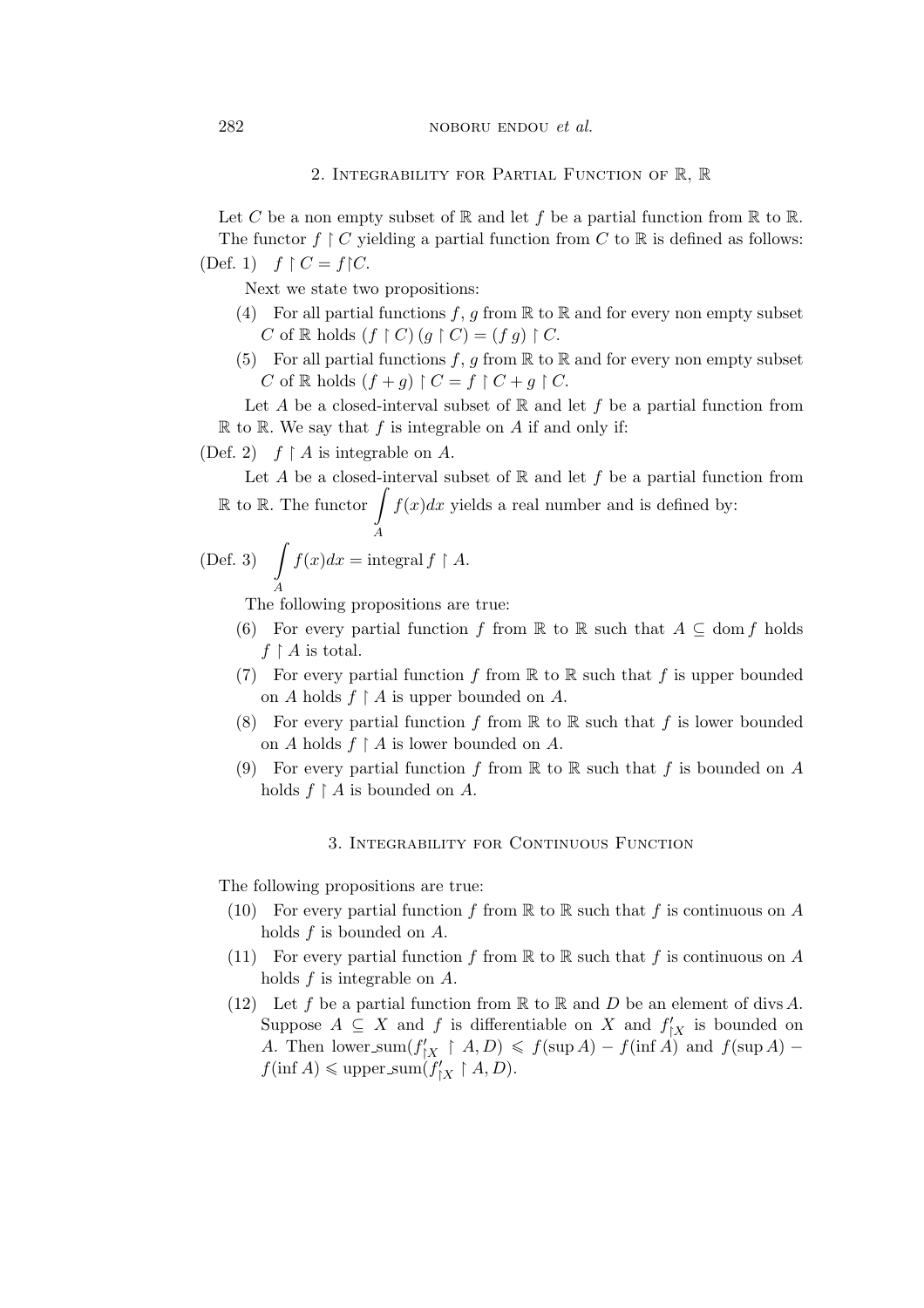- (13) Let f be a partial function from R to R. Suppose  $A \subseteq X$  and f is differentiable on X and  $f'_{\vert X}$  is integrable on A and  $f'_{\vert X}$  is bounded on A. Then  $\int f'_{|X}(x)dx = f(\sup A) - f(\inf A).$ A
- (14) For every partial function f from  $\mathbb R$  to  $\mathbb R$  such that f is non-decreasing on A and  $A \subseteq$  dom f holds rng(f $\upharpoonright$ A) is bounded.
- (15) Let f be a partial function from  $\mathbb R$  to  $\mathbb R$ . If f is non-decreasing on A and  $A \subseteq \text{dom } f$ , then  $\inf \text{rng}(f \upharpoonright A) = f(\inf A)$  and  $\sup \text{rng}(f \upharpoonright A) = f(\sup A)$ .
- (16) For every partial function f from  $\mathbb R$  to  $\mathbb R$  such that f is monotone on A and  $A \subseteq$  dom f holds f is integrable on A.
- (17) Let f be a partial function from  $\mathbb R$  to  $\mathbb R$  and A, B be closed-interval subsets of R. If f is continuous on A and  $B \subseteq A$ , then f is integrable on B.
- (18) Let f be a partial function from  $\mathbb R$  to  $\mathbb R$ , A, B, C be closed-interval subsets of  $\mathbb{R}$ , and given X. Suppose  $A \subseteq X$  and f is differentiable on X and  $f'_{|X}$  is continuous on A and inf  $A = \inf B$  and  $\sup B = \inf C$  and  $\sup C = \sup A$ . Then  $B \subseteq A$  and  $C \subseteq A$  and A  $f'_{\upharpoonright X}(x)dx =$ B  $f'_{\upharpoonright X}(x)dx +$ Z  $\mathcal{C}_{0}^{0}$  $f'_{\upharpoonright X}(x)dx$ .

Let a, b be elements of R. Let us assume that  $a \leq b$ . The functor  $[′a, b′]$ yields a closed-interval subset of R and is defined as follows:

(Def. 4) 
$$
[a, b'] = [a, b].
$$

Let a, b be elements of  $\mathbb R$  and let f be a partial function from  $\mathbb R$  to  $\mathbb R$ . The  $functor$ b  $f(x)dx$  yields a real number and is defined by:

a

(Def. 5) 
$$
\int_{a}^{b} f(x)dx = \begin{cases} \int_{[a,b']} f(x)dx, & \text{if } a \leq b, \\ -\int_{[b,a']} f(x)dx, & \text{otherwise.} \end{cases}
$$

We now state three propositions:

- (19) Let f be a partial function from  $\mathbb R$  to  $\mathbb R$ , A be a closed-interval subset of R, and given a, b. If  $A = [a, b]$ , then A  $f(x)dx =$ b a  $f(x)dx$ .
- (20) Let f be a partial function from  $\mathbb R$  to  $\mathbb R$ , A be a closed-interval subset of